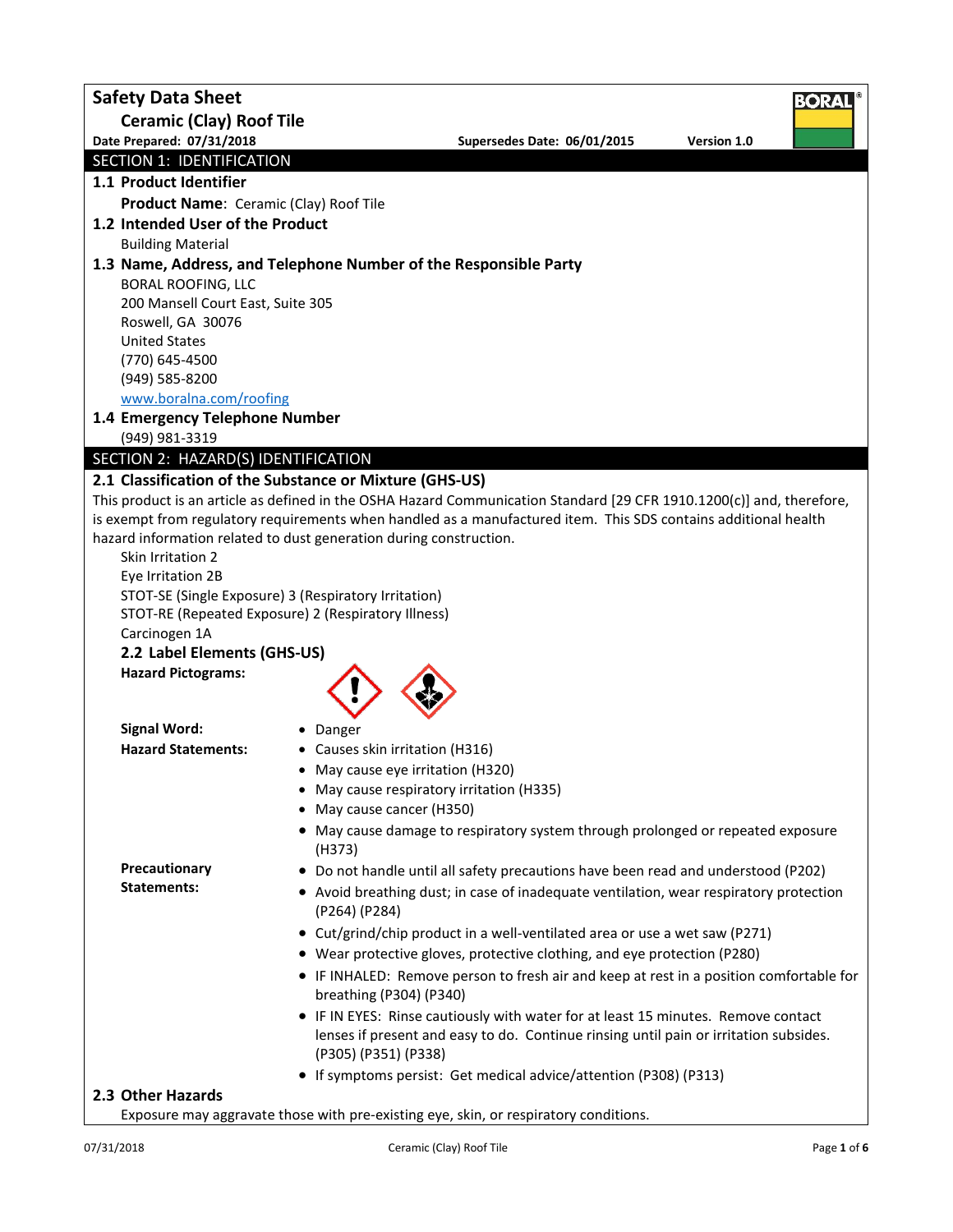## SECTION 3: COMPOSITION/INFORMATION ON INGREDIENTS

**3.1 Description of Product**

Ceramic (clay) article

## **3.2 Mixture Ingredients and Hazard Classification**

Substances and hazard classification based on dust composition.

| Ingredient                                                                                                                | <b>Product Identifier</b><br>(CAS No.) | % (w/w)                    | <b>Hazard Classification (GHS-US)</b>   |  |
|---------------------------------------------------------------------------------------------------------------------------|----------------------------------------|----------------------------|-----------------------------------------|--|
| Aluminum oxide silicates                                                                                                  |                                        |                            | • Skin Irritation 2, H316               |  |
|                                                                                                                           | 12141-46-7                             | $70 - 80$                  | • Eye Irritation 2B, H320               |  |
|                                                                                                                           |                                        |                            | • STOT 3 (Respiratory), H335            |  |
| Iron oxide                                                                                                                | 1309-37-1                              | $4 - 6$                    | • Not classified                        |  |
| Quartz                                                                                                                    |                                        | • Carcinogenicity 1A, H350 |                                         |  |
|                                                                                                                           | 14808-60-7                             | < 10                       | • STOT 2 (Respiratory), H373            |  |
| Magnesium oxide                                                                                                           | 1309-48-4                              | $2 - 3.5$                  | Not classified<br>$\bullet$             |  |
| Sodium monoxide                                                                                                           | 12401-86-4                             | $2 - 3.5$                  | • Not classified in this matrix product |  |
| this product contains additional not classified substances at low concentrations that do not contribute to the hazards of |                                        |                            |                                         |  |

*Note*: This product contains additional not classified substances at low concentrations that do not contribute to the hazards of this product.

### SECTION 4: FIRST AID MEASURES

### **4.1 Description of First Aid Measures**

**General:** Never give anything by mouth to an unconscious person. Any person who is experiencing symptoms of injury or illness should be moved to a comfortable area with fresh air, and the label or SDS of this product reviewed. **Inhalation:** If symptoms of dust exposure (respiratory irritation) occur, move the person to fresh air. Provide drinking water, if conscious, to flush mouth and irrigate upper respiratory tract. Seek medical attention for discomfort or if coughing or other symptoms do not subside.

**Eye Contact:** If injury is due to a projectile, seek immediate medical attention. If the person's symptom is eye irritation due to dust exposure, careful flushing with clean water should continue for at least 15 minutes. If contact lenses are present, they should be removed after flushing. Flushing should continue until irritation subsides. Medical attention should be obtained if irritation persists.

**Skin:** Injuries to skin due to abrasion, laceration, or crushing should be treated by flushing with clean water, followed by first aid (application of disinfectant and bandage). If the injury is more extensive or irritation and pain persists, medical attention should be sought.

#### **4.2 Most Important Symptoms and Effects—Both Acute and Delayed**

**General:** The most important symptoms and effects from exposure to this product's dust is respiratory irritation and respiratory system chronic illness if significant exposures occur repeatedly.

**Inhalation:** The immediate acute response to dust inhalation is respiratory system irritation. Upon repeated high levels of dust exposure, crystalline silica content of the dust may cause delayed or chronic respiratory illnesses, including silicosis and cancer.

**Eye Contact:** Exposures of the eyes to particles and dust may result in irritation, pain, redness, and blurred vision, which is usually temporary.

**Skin Contact:** Other than abrasion and irritation, skin contact does not cause delayed or chronic symptoms.

#### **4.3 Indication of Immediate Medical Attention and Special Treatment**

Any time symptoms of eye irritation or respiratory irritation persist, medical attention should be obtained.

#### SECTION 5: FIRE-FIGHTING MEASURES

#### **5.1 Extinguishing Media**

**Suitable Extinguishing Media:** Use extinguishing media appropriate for surrounding fire. Finished product is not combustible.

# **5.2 Special Hazards Arising from the Substance or Mixture**

**Fire Hazard:** Not combustible.

**Explosion Hazard:** Product is not explosive.

**Reactivity:** Hazardous reactions are not expected to occur under normal conditions.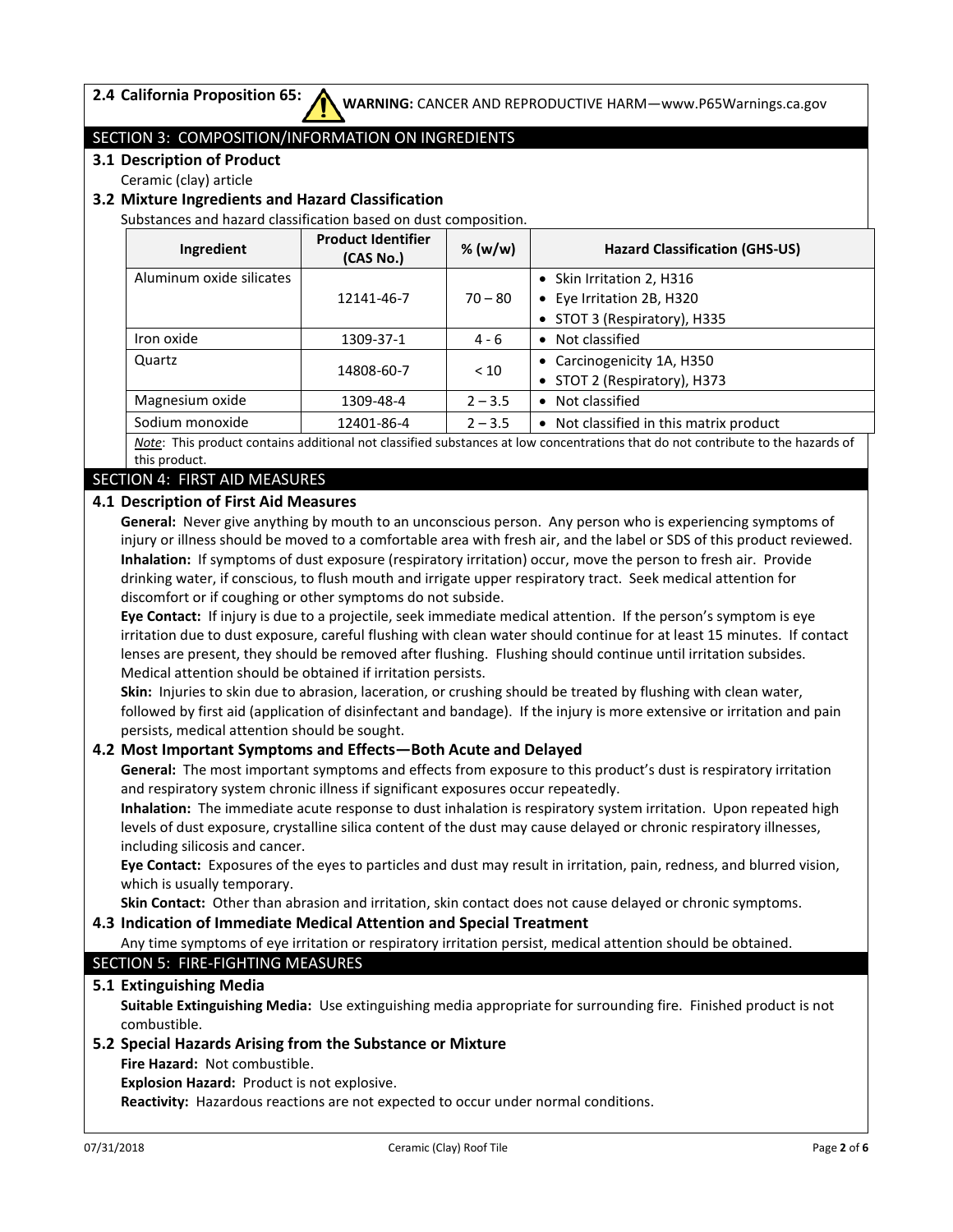| 5.3 Advice for Firefighters                                                                                         |                                                                       |                                                                                                              |                                    |  |  |
|---------------------------------------------------------------------------------------------------------------------|-----------------------------------------------------------------------|--------------------------------------------------------------------------------------------------------------|------------------------------------|--|--|
| Not applicable.                                                                                                     |                                                                       |                                                                                                              |                                    |  |  |
| <b>SECTION 6: ACCIDENTAL RELEASE MEASURES</b>                                                                       |                                                                       |                                                                                                              |                                    |  |  |
| 6.1 Personal Precautions, Protective Equipment, and Emergency Procedures                                            |                                                                       |                                                                                                              |                                    |  |  |
| General Measures: Do not breathe dust. Do not get in eyes, on skin, or on clothing.                                 |                                                                       |                                                                                                              |                                    |  |  |
| For Non-Emergency Personnel<br>6.1.1.                                                                               |                                                                       |                                                                                                              |                                    |  |  |
| Protective Equipment: Use appropriate personal protective equipment (PPE).                                          |                                                                       |                                                                                                              |                                    |  |  |
| <b>Emergency Procedures: Not applicable.</b>                                                                        |                                                                       |                                                                                                              |                                    |  |  |
| 6.1.2.<br><b>For Emergency Personnel</b>                                                                            |                                                                       |                                                                                                              |                                    |  |  |
| Protective Equipment: Equip clean-up crew with proper protection.                                                   |                                                                       |                                                                                                              |                                    |  |  |
| Emergency Procedures: Ventilate area if dust is generated.                                                          |                                                                       |                                                                                                              |                                    |  |  |
| <b>6.2 Environmental Precautions</b>                                                                                |                                                                       |                                                                                                              |                                    |  |  |
| Reuse product as appropriate to avoid disposal.                                                                     |                                                                       |                                                                                                              |                                    |  |  |
| 6.3 Methods and Material for Containment and Clean-Up                                                               |                                                                       |                                                                                                              |                                    |  |  |
| Containment: Contain and collect as any solid. Avoid actions that cause dust to become airborne. Do not breathe     |                                                                       |                                                                                                              |                                    |  |  |
| dust, and do not allow large quantities of dust to contact skin.<br><b>6.4 Reference to Other Sections</b>          |                                                                       |                                                                                                              |                                    |  |  |
|                                                                                                                     |                                                                       |                                                                                                              |                                    |  |  |
| See Section 8. Exposure Controls and Personal Protection. For further information, refer to Section 13.             |                                                                       |                                                                                                              |                                    |  |  |
| SECTION 7: HANDLING AND STORAGE                                                                                     |                                                                       |                                                                                                              |                                    |  |  |
| 7.1 Precautions for Safe Handling                                                                                   |                                                                       |                                                                                                              |                                    |  |  |
| Additional Hazards when Processed: Cutting, crushing, or grinding crystalline silica-bearing materials will release |                                                                       |                                                                                                              |                                    |  |  |
| respirable crystalline silica. Use all appropriate measures of dust control or suppression and Personal Protective  |                                                                       |                                                                                                              |                                    |  |  |
| Equipment (PPE) described in Section 8.                                                                             |                                                                       |                                                                                                              |                                    |  |  |
| Hygiene Measures: Handle in accordance with good industrial hygiene and safety procedures. Wash hands and           |                                                                       |                                                                                                              |                                    |  |  |
| other exposed areas with mild soap and water before eating, drinking or smoking, and again when leaving work.       |                                                                       |                                                                                                              |                                    |  |  |
| 7.2 Conditions for Safe Storage, Including any Incompatibilities                                                    |                                                                       |                                                                                                              |                                    |  |  |
|                                                                                                                     | Not applicable.                                                       |                                                                                                              |                                    |  |  |
| 7.3 Specific End-Use(s)                                                                                             |                                                                       |                                                                                                              |                                    |  |  |
|                                                                                                                     |                                                                       |                                                                                                              |                                    |  |  |
| No applicable limits.                                                                                               |                                                                       |                                                                                                              |                                    |  |  |
| SECTION 8: EXPOSURE CONTROLS/PERSONAL PROTECTION                                                                    |                                                                       |                                                                                                              |                                    |  |  |
| 8.1 Exposure Limits                                                                                                 |                                                                       |                                                                                                              |                                    |  |  |
| The following exposure limits are based on a time-weighted full-shift exposure, unless otherwise noted.             |                                                                       |                                                                                                              |                                    |  |  |
| Ingredient                                                                                                          | OSHA PEL <sup>(1)</sup>                                               | ACGIH-TLV(2)                                                                                                 | Other <sup>(3)</sup>               |  |  |
| Aluminum oxide silicate                                                                                             | 15 mg/m <sup>3</sup> (total dust); 5                                  | 10 mg/m <sup>3</sup> (total dust); 3                                                                         |                                    |  |  |
|                                                                                                                     | $mg/m3$ (respirable                                                   | $mg/m3$ (respirable                                                                                          |                                    |  |  |
|                                                                                                                     | $fraction)^{(4)}$                                                     | fraction $)^{(2)}$                                                                                           |                                    |  |  |
| Iron oxide                                                                                                          | Fume: 10 mg/m <sup>3</sup> (total                                     | 5 mg/m <sup>3</sup> (respirable                                                                              | 5 mg/m <sup>3</sup> (total dust)   |  |  |
|                                                                                                                     | dust); Particulate: 15                                                | fraction)                                                                                                    |                                    |  |  |
|                                                                                                                     | $mg/m3$ (total dust); 5                                               |                                                                                                              |                                    |  |  |
|                                                                                                                     | $mg/m3$ (respirable                                                   |                                                                                                              |                                    |  |  |
|                                                                                                                     | fraction)                                                             |                                                                                                              |                                    |  |  |
|                                                                                                                     |                                                                       |                                                                                                              |                                    |  |  |
|                                                                                                                     |                                                                       |                                                                                                              |                                    |  |  |
| Quartz (crystalline silica) <sup>(4)</sup>                                                                          | 50 μg/m <sup>3</sup> [0.05 mg/m <sup>3</sup>                          | 0.025 mg/m <sup>3</sup> (respirable                                                                          | 0.05 mg/m <sup>3</sup> (respirable |  |  |
|                                                                                                                     | (respirable fraction)]                                                | fraction)                                                                                                    | fraction)                          |  |  |
| Magnesium oxide                                                                                                     | 15 mg/m <sup>3</sup> (total dust)                                     | 10 mg/m <sup>3</sup> (respirable dust)                                                                       |                                    |  |  |
| Sodium monoxide [control                                                                                            | 2 mg/m <sup>3</sup> (ceiling) <sup>(5)</sup>                          | 2 mg/m <sup>3</sup> (STEL) <sup>(6)</sup>                                                                    |                                    |  |  |
| limit based on hydroxide]                                                                                           |                                                                       |                                                                                                              |                                    |  |  |
|                                                                                                                     | $fn^{(1)}$ OSHA PEL (Permissible Exposure Levels at 29 CFR 1910.1000) | $fn^{(2)}$ ACGIH-TLV (American Conference of Governmental Industrial Hygienists-Threshold Limit Values 2018) |                                    |  |  |
|                                                                                                                     |                                                                       | $fn^{(3)}$ NIOSH REL (National Institute for Occupational Safety & Health Recommended Exposure Limit)        |                                    |  |  |

- fn<sup>(4)</sup> Amount of respirable crystalline silica not determined.
- *fn*(5) Ceiling—Not to be exceeded
- *fn*(6) STEL (Short-Term Exposure Limit)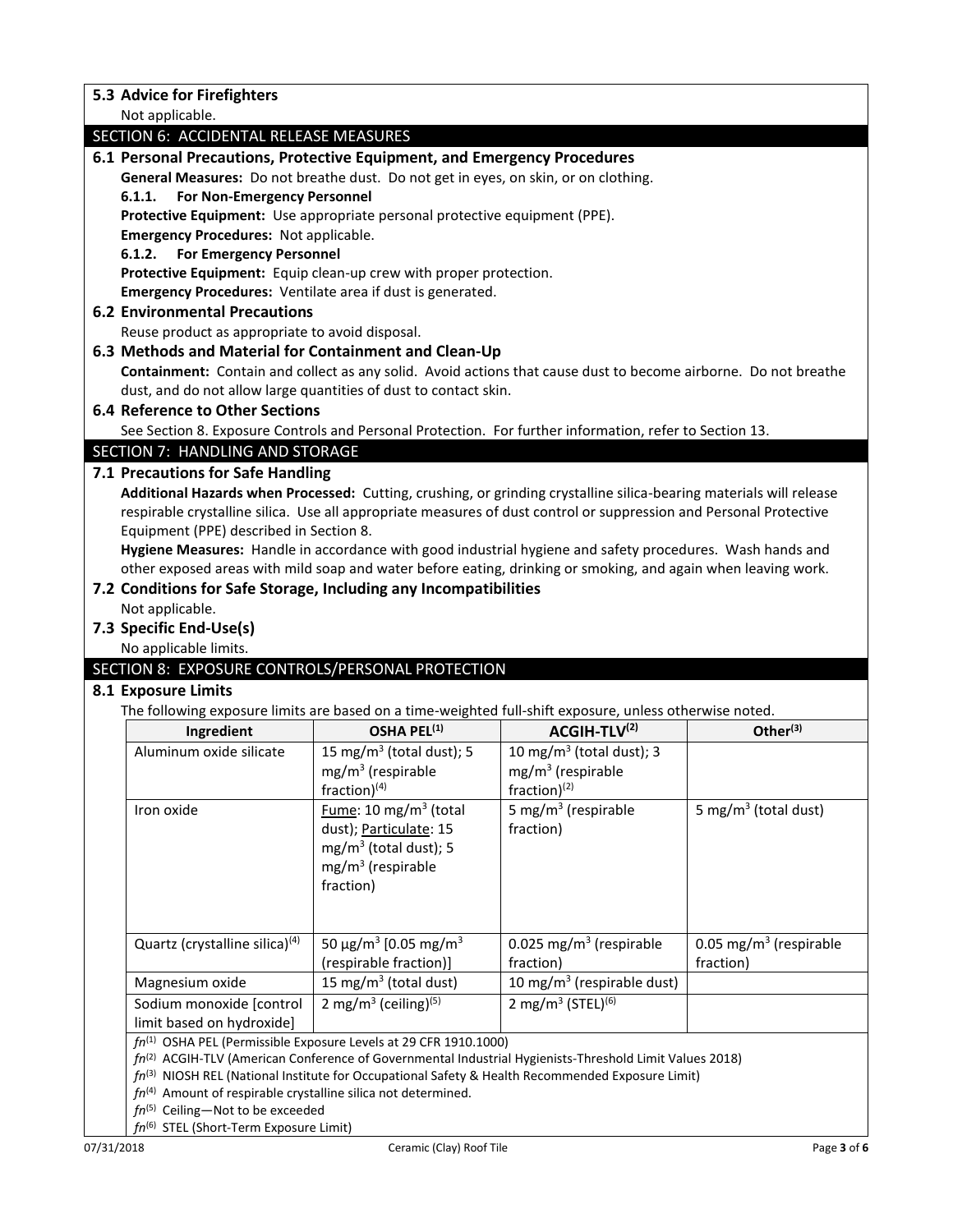| <b>8.2 Exposure Controls</b><br>Appropriate Engineering Controls: Power equipment should be equipped with wet dust suppression or dust<br>collection devices if cutting/grinding/chipping product. Emergency eyewash equipment should be available in the<br>immediate vicinity of any potential exposure. Use local exhaust or general dilution ventilation, or other suppression<br>methods to maintain dust levels below exposure limits. Reference: OSHA Respirable Crystalline Silica Standard for<br>Construction [29 CFR 1926.1153].<br>Personal Protective Equipment: Protective goggles or safety glasses, and gloves. Wear respiratory protection if<br>dust is present when cutting/grinding/chipping product.<br>Hand Protection: Protective gloves as appropriate to prevent abrasion and hand injuries.<br>Eye and/or Face Protection: Approved safety glasses, goggles, and/or face-shield.<br>Skin and Body Protection: Appropriate work clothing and footwear should be worn.<br>Respiratory Protection: If exposure limits are exceeded or irritation is experienced, NIOSH-approved respiratory<br>protection should be worn in accordance with the OSHA Respiratory Protection Standard [29 CFR 1910.143]. |  |  |  |  |
|--------------------------------------------------------------------------------------------------------------------------------------------------------------------------------------------------------------------------------------------------------------------------------------------------------------------------------------------------------------------------------------------------------------------------------------------------------------------------------------------------------------------------------------------------------------------------------------------------------------------------------------------------------------------------------------------------------------------------------------------------------------------------------------------------------------------------------------------------------------------------------------------------------------------------------------------------------------------------------------------------------------------------------------------------------------------------------------------------------------------------------------------------------------------------------------------------------------------------------|--|--|--|--|
| SECTION 9: PHYSICAL AND CHEMICAL PROPERTIES                                                                                                                                                                                                                                                                                                                                                                                                                                                                                                                                                                                                                                                                                                                                                                                                                                                                                                                                                                                                                                                                                                                                                                                    |  |  |  |  |
| 9.1 Information on Basic Physical and Chemical Properties<br>Physical State: Solid.<br>Lower Flammable Limit: Not applicable.<br>Upper Flammable Limit: Not applicable.<br>Appearance: Solid. Tiles come in a wide range of<br>Vapor Pressure: Not applicable.<br>colors.<br><b>Odor:</b> Essentially odorless.<br>Relative Vapor Density at 20° C: Not applicable.<br>Odor Threshold: Not applicable.<br>Relative Density: Not available.<br>pH: Not applicable.<br><b>Specific Gravity: 2.6</b><br>Evaporation Rate: Not applicable.<br>Solubility: Negligible in water.<br>Melting Point: Not applicable.<br>Partition Coefficient-N-Octanol/Water: Not<br>Freezing Point: Not applicable.<br>applicable.<br>Boiling Point: Not applicable.<br>Viscosity: Not applicable.<br>Flashpoint: Not applicable.<br><b>Explosion Data-Sensitivity to Mechanical Impact:</b><br>Auto-Ignition Temperature: Not applicable.<br>Not applicable.<br>Decomposition Temperature: Not applicable.<br>Explosion Data-Sensitivity to Static Discharge: Not<br>Flammability (solid, gas): Not applicable.<br>applicable.                                                                                                                      |  |  |  |  |
| SECTION 10: STABILITY AND REACTIVITY                                                                                                                                                                                                                                                                                                                                                                                                                                                                                                                                                                                                                                                                                                                                                                                                                                                                                                                                                                                                                                                                                                                                                                                           |  |  |  |  |
| 10.1<br>Reactivity<br>Hazardous reactions are not expected to occur under normal conditions.<br><b>Chemical Stability</b><br>10.2<br>Stable.<br>10.3<br><b>Possibility of Hazardous Reactions</b><br>Not applicable.<br><b>Conditions to Avoid</b><br>10.4<br>Not applicable.<br>10.5<br><b>Incompatible Materials</b><br>Not applicable.<br>10.6<br><b>Hazardous Decomposition Products</b><br>Not applicable.                                                                                                                                                                                                                                                                                                                                                                                                                                                                                                                                                                                                                                                                                                                                                                                                                |  |  |  |  |
| SECTION 11: TOXCOLOGICAL INFORMATION                                                                                                                                                                                                                                                                                                                                                                                                                                                                                                                                                                                                                                                                                                                                                                                                                                                                                                                                                                                                                                                                                                                                                                                           |  |  |  |  |
| 11.1<br><b>Likely Routes of Exposure</b><br>Skin Contact: Product is abrasive and may irritate unprotected skin.<br>Eye Contact: When product is shaped or cut, chips or dust may enter unprotected eyes and cause injury or<br>irritation.<br>Inhalation: When product is shaped or cut, respirable dust may be generated that, when inhaled, can cause<br>respiratory system irritation. Prolonged or repeated inhalation exposure may cause chronic illness.<br>Ingestion: Not expected to be an exposure route of concern.                                                                                                                                                                                                                                                                                                                                                                                                                                                                                                                                                                                                                                                                                                 |  |  |  |  |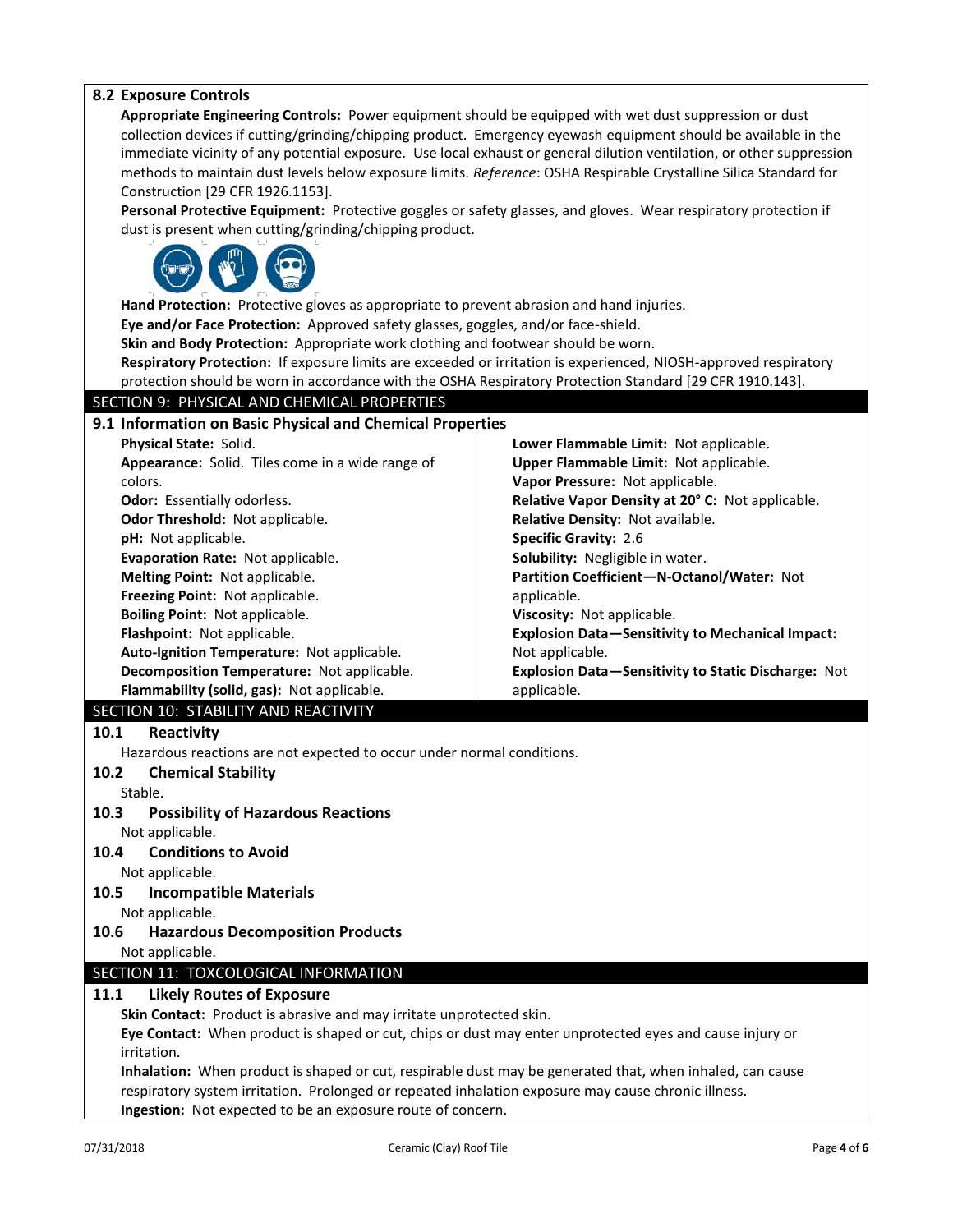| 11.2 | Symptoms Related to Physical, Chemical, and Toxicological Characteristics                                            |
|------|----------------------------------------------------------------------------------------------------------------------|
|      | Immediate Effects: Irritation of skin, eyes, and respiratory tract due to abrasion or dust inhalation will produce   |
|      | immediate discomfort, and first aid provided.                                                                        |
|      | Delayed and Chronic Effects: Inhalation of dust on a prolonged or repeated basis may result in chronic lung disease  |
|      | or silicosis and may also result in lung cancer.                                                                     |
| 11.3 | <b>Numerical Measures of Toxicity</b>                                                                                |
|      | The acute and chronic effects of exposure to this product's dust have not been quantified.                           |
| 11.4 | Carcinogenicity                                                                                                      |
|      | The ingredient quartz, also known as crystalline silica, has been determined to be carcinogenic by the International |
|      | Agency for Research on Cancer (IARC) and the National Toxicology Program (NTP).                                      |
|      | SECTION 12: ECOLOGICAL INFORMATION                                                                                   |
| 12.1 | <b>Toxicity</b>                                                                                                      |
|      | No additional information available.                                                                                 |
| 12.2 | <b>Persistence and Degradability</b>                                                                                 |
|      | Not available.                                                                                                       |
| 12.3 | <b>Bioaccumulative Potential</b>                                                                                     |
|      | Not available.                                                                                                       |
| 12.4 | <b>Mobility in Soil</b>                                                                                              |
|      | Not available.                                                                                                       |
| 12.5 | <b>Other Adverse Effects</b>                                                                                         |
|      | Not available.                                                                                                       |
|      | SECTION 13: DISPOSAL CONSIDERATIONS                                                                                  |
| 13.1 | <b>Waste Treatment Methods</b>                                                                                       |
|      | Waste Disposal Recommendations: Scrap material should be re-used or recycled. Waste is not a hazardous waste         |
|      | as defined by the Resource Conservation and Recovery Act (RCRA) (40 CFR 261). Dispose of waste material in           |
|      | accordance with all local, regional, national, provincial, territorial, and international regulations.               |
|      |                                                                                                                      |
|      |                                                                                                                      |
|      | SECTION 14: TRANSPORT INFORMATION                                                                                    |
| 14.1 | In Accordance with DOT                                                                                               |
|      | Not regulated for transport.                                                                                         |
| 14.2 | In Accordance with IMDG                                                                                              |
|      | Not regulated for transport.                                                                                         |
| 14.3 | In Accordance with IATA                                                                                              |
|      | Not regulated for transport.                                                                                         |
| 14.4 | In Accordance with TDG                                                                                               |
|      | Not regulated for transport.                                                                                         |
|      | SECTION 15: REGULATORY INFORMATION                                                                                   |
| 15.1 | <b>U.S. Federal Regulations</b>                                                                                      |
|      | <b>SARA Section 311/312 Hazard Classes</b>                                                                           |
|      | Exempt article [40 CFR 370.13(b)].                                                                                   |
|      | <b>SARA Section 313 Emission Reporting</b>                                                                           |
|      | This product may contain constituents listed under SARA (Title III) Section 313, but not in amounts requiring        |
|      | supplier notification under 40 CFR Part 372, Subpart C.                                                              |
|      | <b>TSCA Inventory</b>                                                                                                |
|      | All constituents are included on the Toxic Substances Control Act Chemical Inventory (40 CFR 720).                   |
| 15.2 | <b>U.S. State Regulations</b>                                                                                        |
|      | <b>State Right-to-Know Laws</b>                                                                                      |
|      | This product, as an article, is exempt from hazardous substance inventory reporting under the Massachusetts,         |
|      | New Jersey, and Pennsylvania right-to-know laws.                                                                     |
|      | <b>California Proposition 65-Warning Required</b>                                                                    |
|      | Refer to Section 2.4                                                                                                 |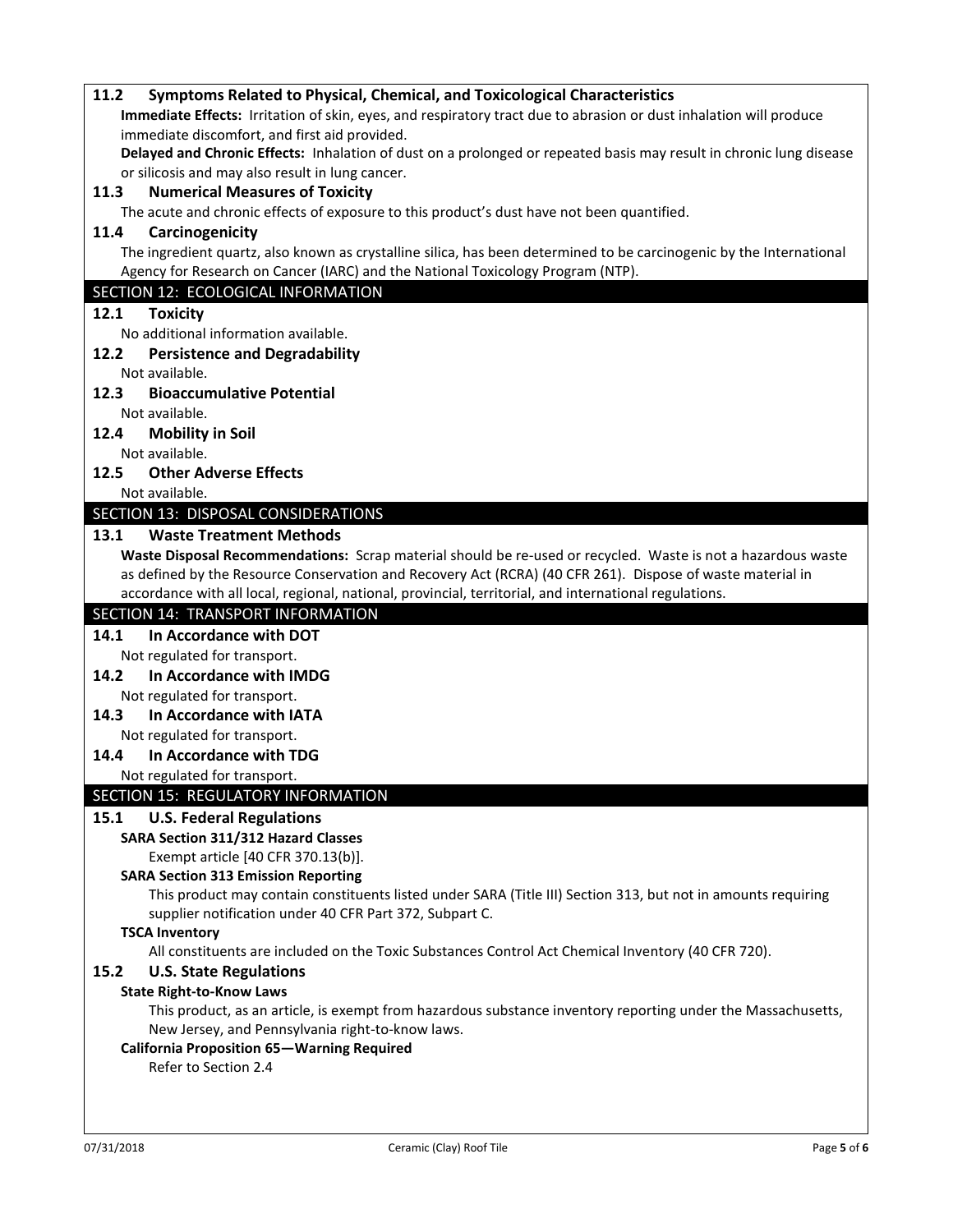#### **15.3 Canadian Regulations**

#### **DSL**

All ingredients are listed or exempt from inclusion on the Canadian Domestic Substances List (DSL). **WHMIS**

Class D, Division 2, Subdivision A – Material causing other toxic effects. Very Toxic—Chronic.



This product has been classified in accordance with the hazard criteria of the CPR, and the SDS contains all information required by the CPR.



(770) 645-4500

(949) 585-8200

#### **Limitations**

The information and recommendations set forth herein are based on data we have in our possession, and we have reason to believe is accurate. It is, however, the user's responsibility to determine the safety, toxicity, or suitability for his/her own use of the herein described product. Because the actions by others is beyond our control, Boral Roofing, LLC makes no warranty expressed or implied regarding accuracy of the data or the results to be obtained from the use thereof.

NA GHS SDS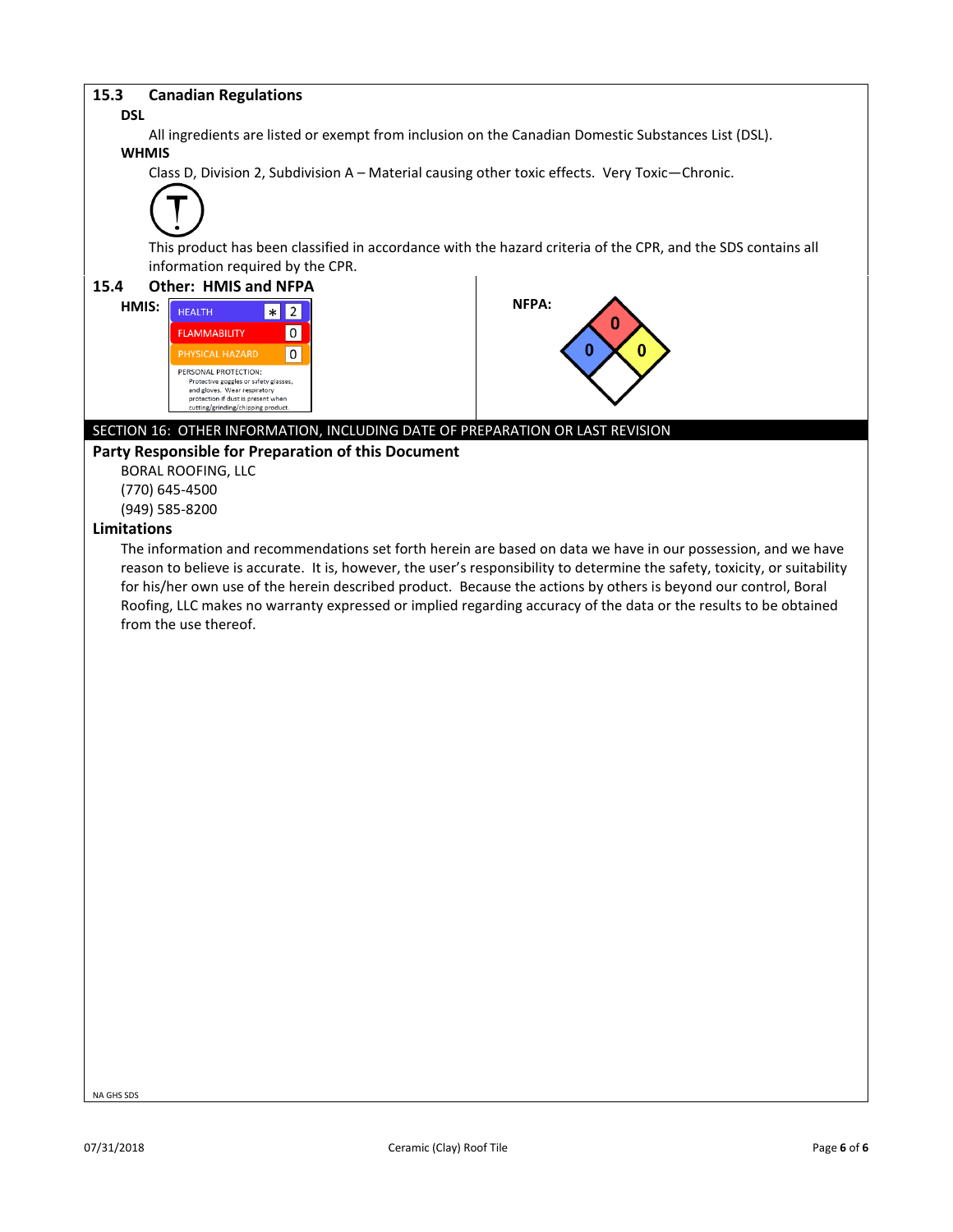| <b>Safety Data Sheet</b>            | Bora                                                                                                                                                                        |
|-------------------------------------|-----------------------------------------------------------------------------------------------------------------------------------------------------------------------------|
| <b>Concrete Roof Tile</b>           |                                                                                                                                                                             |
| Date Prepared: 07/31/2018           | Supersedes Date: 06/01/2015<br>Version 1.0                                                                                                                                  |
| SECTION 1: IDENTIFICATION           |                                                                                                                                                                             |
| 1.1 Product Identifier              |                                                                                                                                                                             |
| Product Name: Concrete Roof Tile    |                                                                                                                                                                             |
| 1.2 Intended Use of the Product     |                                                                                                                                                                             |
| <b>Building Material</b>            |                                                                                                                                                                             |
| <b>BORAL ROOFING, LLC</b>           | 1.3 Name, Address, and Telephone Number of the Responsible Party                                                                                                            |
| 200 Mansell Court East, Suite 305   |                                                                                                                                                                             |
| Roswell, GA 30076                   |                                                                                                                                                                             |
| <b>United States</b>                |                                                                                                                                                                             |
| (770) 645-4500                      |                                                                                                                                                                             |
| (949) 585-8200                      |                                                                                                                                                                             |
| www.boralna.com/roofing             |                                                                                                                                                                             |
| 1.4 Emergency Telephone Number      |                                                                                                                                                                             |
| (949) 981-3319                      |                                                                                                                                                                             |
| SECTION 2: HAZARD(S) IDENTIFICATION |                                                                                                                                                                             |
|                                     | 2.1 Classification of the Substance or Mixture (GHS-US)                                                                                                                     |
|                                     | This product is an article as defined in the OSHA Hazard Communication Standard [29 CFR 1910.1200(c)] and is exempt                                                         |
|                                     | from regulatory requirements when handled as a manufactured item. This SDS contains additional health hazard<br>information related to dust generation during construction. |
| Skin Irritation 2                   |                                                                                                                                                                             |
| Eye Irritation 2B                   |                                                                                                                                                                             |
|                                     | STOT-SE (Single Exposure) 3 (Respiratory Irritation)                                                                                                                        |
|                                     | STOT-RE (Repeated Exposure) 2 (Respiratory Illness)                                                                                                                         |
| Carcinogen 1A                       |                                                                                                                                                                             |
| 2.2 Label Elements (GHS-US)         |                                                                                                                                                                             |
| <b>Hazard Pictograms:</b>           |                                                                                                                                                                             |
|                                     |                                                                                                                                                                             |
| <b>Signal Word:</b>                 |                                                                                                                                                                             |
| <b>Hazard Statements:</b>           | • Danger<br>• Causes mild skin irritation (H316)                                                                                                                            |
|                                     | • Causes eye irritation (H320)                                                                                                                                              |
|                                     | • May cause respiratory irritation (H335)                                                                                                                                   |
|                                     | • May cause cancer (H350)                                                                                                                                                   |
|                                     | • May cause damage to respiratory system through prolonged or repeated exposure                                                                                             |
|                                     | (H373)                                                                                                                                                                      |
| <b>Precautionary and</b>            | • Do not handle until all safety precautions have been read and understood (P202)                                                                                           |
| <b>Response Statements:</b>         | • Avoid breathing dust; in case of inadequate ventilation, wear respiratory protection<br>(P261) (P284)                                                                     |
|                                     | • Cut/grind/chip product in a well-ventilated area or use a wet saw (P271)                                                                                                  |
|                                     | • Wear protective gloves, protective clothing, and eye protection (P280)                                                                                                    |
|                                     | • IF INHALED: Remove person to fresh air and keep at rest in a position comfortable for                                                                                     |
|                                     | breathing (P304) (P340)                                                                                                                                                     |
|                                     | • IF IN EYES: Rinse cautiously with water for at least 15 minutes. Remove contact                                                                                           |
|                                     | lenses if present and easy to do. Continue rinsing until pain or irritation subsides.                                                                                       |
|                                     | (P305) (P351) (P338)                                                                                                                                                        |
|                                     | • If symptoms persist: Get medical advice/attention (P313)                                                                                                                  |
| 2.3 Other Hazards                   |                                                                                                                                                                             |
|                                     | Exposure may aggravate those with pre-existing eye, skin, or respiratory conditions.                                                                                        |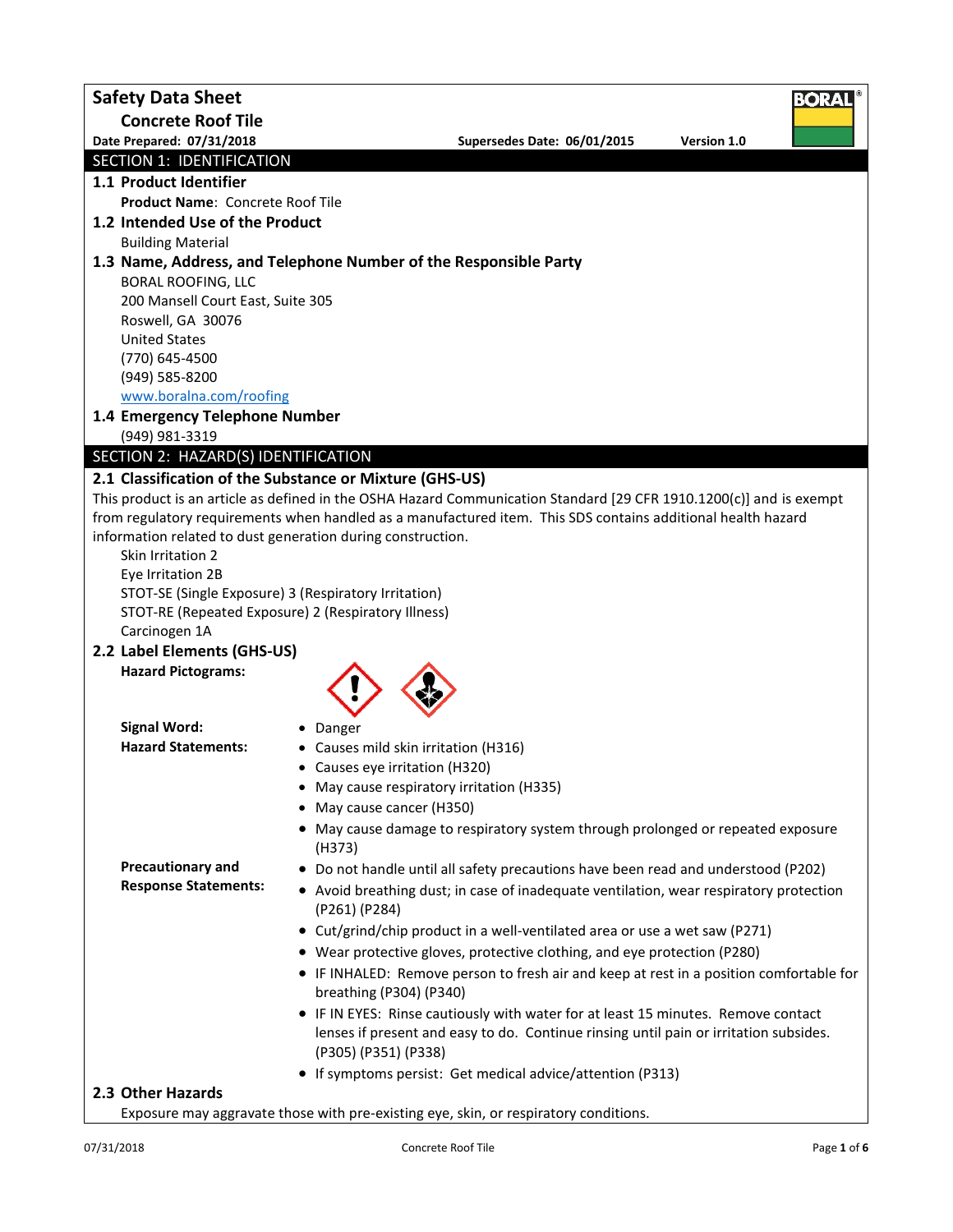## SECTION 3: COMPOSITION/INFORMATION ON INGREDIENTS

**3.1 Description of Product**

Concrete matrix article.

## **3.2 Mixture Ingredients and Hazard Classification**

Substances and hazard classification based on dust composition.

| Ingredient              | <b>Product Identifier</b><br>(CAS No.) | % $(w/w)$ | <b>Hazard Classification (GHS-US)</b> |
|-------------------------|----------------------------------------|-----------|---------------------------------------|
| Quartz                  | 14808-60-7                             | $40 - 60$ | • Carcinogenicity 1A, H350            |
|                         |                                        |           | • STOT 2 (Respiratory), H373          |
| Portland cement (cured) |                                        |           | • Skin Irritation 2, H316             |
|                         | 65997-15-1                             | $20 - 40$ | • Eye Irritation 2B, H320             |
|                         |                                        |           | • STOT 3 (Respiratory), H335          |
| Limestone               |                                        |           | • Skin Irritation 2, H316             |
|                         | 1317-65-3                              | < 30      | • Eye Irritation 2B, H320             |
|                         |                                        |           | • STOT 3 (Respiratory), H335          |
| Amorphous silica        | 7631-86-9                              | < 4       | • Not classified                      |
| Iron oxide              | 1309-37-1                              | $\leq$ 3  | • Not classified                      |

*Note*: This product contains additional not classified substances at low concentrations that do not contribute to the hazards of this product.

### SECTION 4: FIRST AID MEASURES

#### **4.1 Description of First Aid Measures**

**General:** Never give anything by mouth to an unconscious person. Any person who is experiencing symptoms of injury or illness should be moved to a comfortable area with fresh air, and the label or SDS of this product reviewed. **Inhalation:** If symptoms of dust exposure (respiratory irritation) occur, move the person to fresh air. Provide drinking water, if conscious, to flush mouth and irrigate upper respiratory tract. Seek medical attention for discomfort or if coughing or other symptoms do not subside.

**Eye Contact:** If injury is due to a projectile, seek immediate medical attention. If the person's symptom is eye irritation due to dust exposure, careful flushing with clean water should continue for at least 15 minutes. If contact lenses are present, they should be removed after flushing. Flushing should continue until irritation subsides. Medical attention should be obtained if irritation persists.

**Skin:** Injuries to skin due to abrasion, laceration, or crushing should be treated by flushing with clean water, followed by first aid (application of disinfectant and bandage). If the injury is more extensive or irritation and pain persists, medical attention should be sought.

## **4.2 Most Important Symptoms and Effects—Both Acute and Delayed**

**General:** The most important symptoms and effects from exposure to this product's dust is respiratory irritation and respiratory system chronic illness if significant exposures occur repeatedly.

**Inhalation:** The immediate acute response to dust inhalation is respiratory system irritation. Upon repeated high levels of dust exposure, crystalline silica content of the dust may cause delayed or chronic respiratory illnesses, including silicosis and cancer.

**Eye Contact:** Exposures of the eyes to particles and dust may result in irritation, pain, redness, and blurred vision, which is usually temporary.

**Skin Contact:** Other than abrasion and irritation, skin contact does not cause delayed or chronic symptoms.

#### **4.3 Indication of Immediate Medical Attention and Special Treatment**

Any time symptoms of eye irritation or respiratory irritation persist, medical attention should be obtained.

## SECTION 5: FIRE-FIGHTING MEASURES

### **5.1 Extinguishing Media**

**Suitable Extinguishing Media:** Use extinguishing media appropriate for surrounding fire. Finished product is not combustible.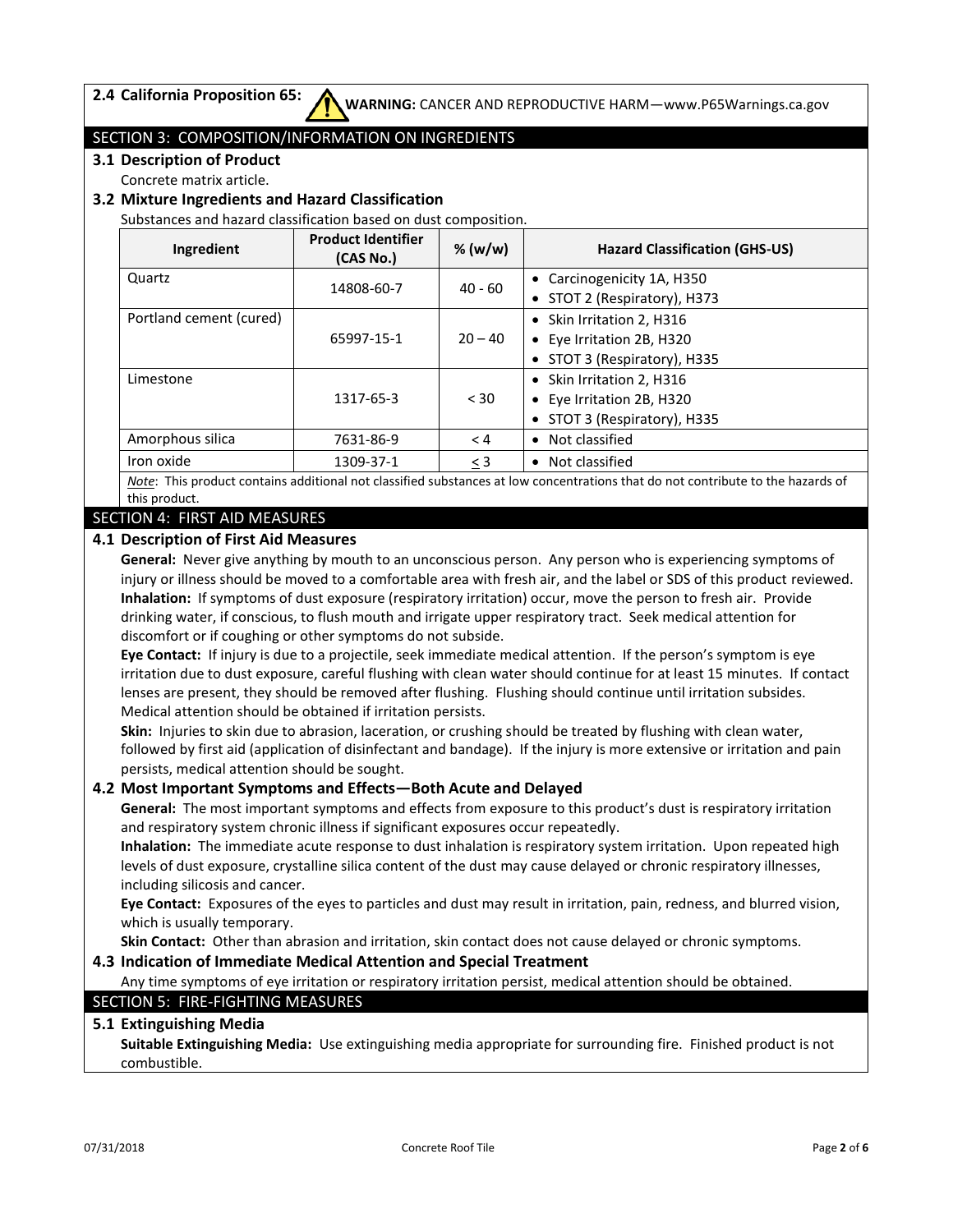| 5.2 Special Hazards Arising from the Substance or Mixture                                               |                                                   |                                                                                                                     |                                      |  |
|---------------------------------------------------------------------------------------------------------|---------------------------------------------------|---------------------------------------------------------------------------------------------------------------------|--------------------------------------|--|
| Fire Hazard: Not combustible.                                                                           |                                                   |                                                                                                                     |                                      |  |
| Explosion Hazard: Product is not explosive.                                                             |                                                   |                                                                                                                     |                                      |  |
| Reactivity: Hazardous reactions are not expected to occur under normal conditions.                      |                                                   |                                                                                                                     |                                      |  |
| 5.3 Advice for Firefighters                                                                             |                                                   |                                                                                                                     |                                      |  |
| Not applicable.                                                                                         |                                                   |                                                                                                                     |                                      |  |
| SECTION 6: ACCIDENTAL RELEASE MEASURES                                                                  |                                                   |                                                                                                                     |                                      |  |
| 6.1 Personal Precautions, Protective Equipment, and Emergency Procedures                                |                                                   |                                                                                                                     |                                      |  |
| General Measures: Do not breathe dust. Do not get in eyes, on skin, or on clothing.                     |                                                   |                                                                                                                     |                                      |  |
| For Non-Emergency Personnel<br>6.1.1.                                                                   |                                                   |                                                                                                                     |                                      |  |
| Protective Equipment: Use appropriate personal protective equipment (PPE).                              |                                                   |                                                                                                                     |                                      |  |
| <b>Emergency Procedures: Not applicable.</b>                                                            |                                                   |                                                                                                                     |                                      |  |
| <b>For Emergency Personnel</b><br>6.1.2.                                                                |                                                   |                                                                                                                     |                                      |  |
| Protective Equipment: Equip clean-up crew with proper protection.                                       |                                                   |                                                                                                                     |                                      |  |
| Emergency Procedures: Ventilate area or use wet methods if dust is generated.                           |                                                   |                                                                                                                     |                                      |  |
| <b>6.2 Environmental Precautions</b>                                                                    |                                                   |                                                                                                                     |                                      |  |
| Reuse product as appropriate to avoid disposal.                                                         |                                                   |                                                                                                                     |                                      |  |
| 6.3 Methods and Material for Containment and Clean-Up                                                   |                                                   |                                                                                                                     |                                      |  |
|                                                                                                         |                                                   | Containment: Contain and collect as any solid. Avoid actions that cause dust to become airborne. Do not breathe     |                                      |  |
| dust, and do not allow large quantities of dust to contact skin.                                        |                                                   |                                                                                                                     |                                      |  |
| <b>6.4 Reference to Other Sections</b>                                                                  |                                                   |                                                                                                                     |                                      |  |
|                                                                                                         |                                                   | See Section 8. Exposure Controls and Personal Protection. For further information, refer to Section 13.             |                                      |  |
| SECTION 7: HANDLING AND STORAGE                                                                         |                                                   |                                                                                                                     |                                      |  |
| 7.1 Precautions for Safe Handling                                                                       |                                                   |                                                                                                                     |                                      |  |
|                                                                                                         |                                                   | Additional Hazards when Processed: Cutting, crushing, or grinding crystalline silica-bearing materials will release |                                      |  |
|                                                                                                         |                                                   | respirable crystalline silica. Use all appropriate measures of dust control or suppression and Personal Protective  |                                      |  |
| Equipment (PPE) described in Section 8.                                                                 |                                                   |                                                                                                                     |                                      |  |
|                                                                                                         |                                                   | Hygiene Measures: Handle in accordance with good industrial hygiene and safety procedures. Wash hands and           |                                      |  |
|                                                                                                         |                                                   | other exposed areas with mild soap and water before eating, drinking or smoking, and again when leaving work.       |                                      |  |
| 7.2 Conditions for Safe Storage, Including any Incompatibilities                                        |                                                   |                                                                                                                     |                                      |  |
| Not applicable.                                                                                         |                                                   |                                                                                                                     |                                      |  |
| 7.3 Specific End-Use(s)                                                                                 |                                                   |                                                                                                                     |                                      |  |
| No applicable limits.                                                                                   |                                                   |                                                                                                                     |                                      |  |
| SECTION 8: EXPOSURE CONTROLS/PERSONAL PROTECTION                                                        |                                                   |                                                                                                                     |                                      |  |
| 8.1 Exposure Limits                                                                                     |                                                   |                                                                                                                     |                                      |  |
| The following exposure limits are based on a time-weighted full-shift exposure, unless otherwise noted. |                                                   |                                                                                                                     |                                      |  |
| Ingredient                                                                                              | OSHA PEL <sup>(1)</sup>                           | ACGIH-TLV(2)                                                                                                        | Other $(3)$                          |  |
| Quartz (crystalline silica) <sup>(4)</sup>                                                              | 50 $\mu$ g/m <sup>3</sup> [0.05 mg/m <sup>3</sup> | 0.025 mg/m <sup>3</sup> (respirable                                                                                 | 0.05 mg/m <sup>3</sup> (respirable   |  |
|                                                                                                         | (respirable fraction)]                            | fraction)                                                                                                           | fraction)                            |  |
| Portland cement                                                                                         | 15 mg/m <sup>3</sup> (total dust); 5              | 1 mg/m <sup>3</sup> (respirable                                                                                     | 10 mg/m <sup>3</sup> (total dust); 5 |  |
|                                                                                                         | $mg/m3$ (respirable<br>fraction)                  | fraction containing no<br>asbestos and < 1%                                                                         | $mg/m3$ (respirable<br>fraction)     |  |
|                                                                                                         |                                                   |                                                                                                                     |                                      |  |
|                                                                                                         | 15 mg/m $3$ (total dust); 5                       | crystalline silica)                                                                                                 | 10 mg/m $3$ (total dust); 5          |  |
| Limestone                                                                                               | $mg/m3$ (respirable                               | 10 mg/m $3$ (total dust); 3<br>$mg/m3$ (respirable                                                                  | $mg/m3$ (respirable                  |  |
|                                                                                                         | fraction)                                         | fraction)                                                                                                           | fraction)                            |  |
| Iron oxide                                                                                              | Fume: 10 mg/m <sup>3</sup> (total                 | 5 mg/m <sup>3</sup> (respirable                                                                                     |                                      |  |
|                                                                                                         | dust); Particulate: 15                            | fraction)                                                                                                           | 5 mg/m <sup>3</sup> (total dust)     |  |
|                                                                                                         | $mg/m3$ (total dust); 5                           |                                                                                                                     |                                      |  |
|                                                                                                         | $mg/m3$ (respirable                               |                                                                                                                     |                                      |  |
|                                                                                                         | fraction)                                         |                                                                                                                     |                                      |  |
|                                                                                                         |                                                   |                                                                                                                     |                                      |  |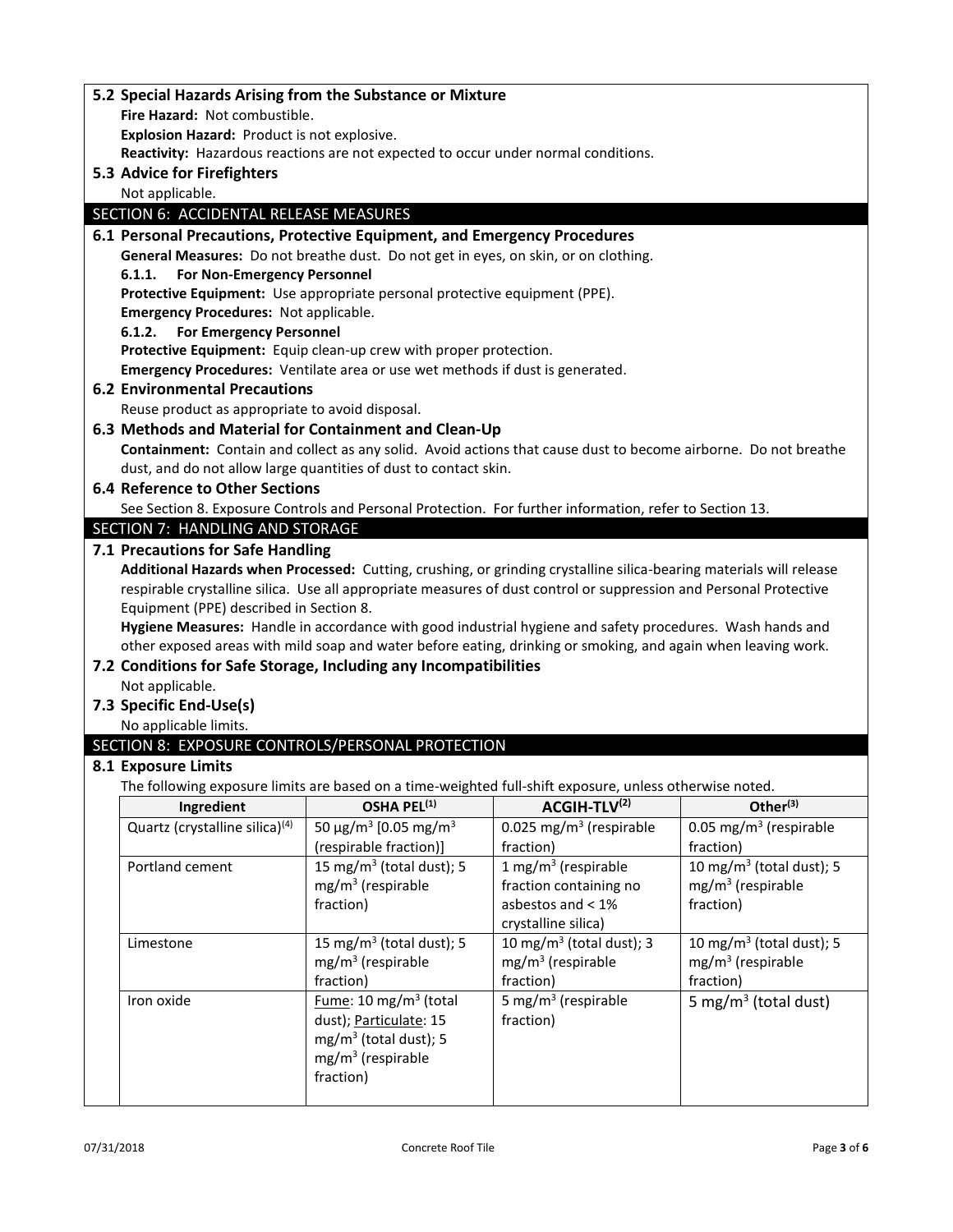|                      | Amorphous silica                                                                                                                                                                                                                                                                                                                                                                                                                                                                                                                                                                                                                                                                                                                                                                                                                                                                                                                                                                                                                                                                                                                                                                                                                                                               | 80 mg/m <sup>3</sup> ÷ %SiO <sub>2</sub> | 10 mg/m <sup>3</sup> (total dust); 3<br>$mg/m3$ (respirable<br>fraction)                                                                                                                                                                                                                                                                                                                                                                                                | 6 mg/m <sup>3</sup> (total dust)                    |  |  |
|----------------------|--------------------------------------------------------------------------------------------------------------------------------------------------------------------------------------------------------------------------------------------------------------------------------------------------------------------------------------------------------------------------------------------------------------------------------------------------------------------------------------------------------------------------------------------------------------------------------------------------------------------------------------------------------------------------------------------------------------------------------------------------------------------------------------------------------------------------------------------------------------------------------------------------------------------------------------------------------------------------------------------------------------------------------------------------------------------------------------------------------------------------------------------------------------------------------------------------------------------------------------------------------------------------------|------------------------------------------|-------------------------------------------------------------------------------------------------------------------------------------------------------------------------------------------------------------------------------------------------------------------------------------------------------------------------------------------------------------------------------------------------------------------------------------------------------------------------|-----------------------------------------------------|--|--|
|                      | fn(1) OSHA PEL (Permissible Exposure Levels at 29 CFR 1910.1000)<br>$fn^{(2)}$ ACGIH-TLV (American Conference of Governmental Industrial Hygienists-Threshold Limit Values 2018)<br>$fn^{(3)}$ NIOSH REL (National Institute for Occupational Safety & Health Recommended Exposure Limit)                                                                                                                                                                                                                                                                                                                                                                                                                                                                                                                                                                                                                                                                                                                                                                                                                                                                                                                                                                                      |                                          |                                                                                                                                                                                                                                                                                                                                                                                                                                                                         |                                                     |  |  |
|                      | $fn^{(4)}$ The amount of respirable crystalline silica has not been determined.<br><b>8.2 Exposure Controls</b><br>Appropriate Engineering Controls: Power equipment should be equipped with wet dust suppression or dust<br>collection devices if cutting/grinding/chipping product. Emergency eyewash equipment should be available in the<br>immediate vicinity of any potential exposure. Use local exhaust or general dilution ventilation, or other suppression<br>methods to maintain dust levels below exposure limits. Reference: OSHA Respirable Crystalline Silica Standard for<br>Construction [29 CFR 1926.1153].<br>Personal Protective Equipment: Protective goggles or safety glasses, and gloves. Wear respiratory protection if<br>dust is present when cutting/grinding/chipping product in accordance with the OSHA Respiratory Protection<br>Standard [29 CFR 1910.134].<br>Hand Protection: Protective gloves as appropriate to prevent abrasion and hand injuries.<br>Eye and/or Face Protection: Approved safety glasses, goggles, and/or face-shield.<br>Skin and Body Protection: Appropriate work clothing and footwear should be worn.<br>Respiratory Protection: NIOSH-approved respiratory protection should be worn in accordance with the OSHA |                                          |                                                                                                                                                                                                                                                                                                                                                                                                                                                                         |                                                     |  |  |
|                      | Respiratory Protection Standard [29 CFR 1910.134].                                                                                                                                                                                                                                                                                                                                                                                                                                                                                                                                                                                                                                                                                                                                                                                                                                                                                                                                                                                                                                                                                                                                                                                                                             |                                          |                                                                                                                                                                                                                                                                                                                                                                                                                                                                         |                                                     |  |  |
|                      | SECTION 9: PHYSICAL AND CHEMICAL PROPERTIES                                                                                                                                                                                                                                                                                                                                                                                                                                                                                                                                                                                                                                                                                                                                                                                                                                                                                                                                                                                                                                                                                                                                                                                                                                    |                                          |                                                                                                                                                                                                                                                                                                                                                                                                                                                                         |                                                     |  |  |
|                      | 9.1 Information on Basic Physical and Chemical Properties<br>Physical State: Solid.<br>Appearance: Solid. Tiles come in a wide range of<br>colors.<br>Odor: Essentially odorless.<br>Odor Threshold: Not available.<br>pH: Not applicable.<br>Evaporation Rate: Not applicable.<br>Melting Point: Not applicable.<br>Freezing Point: Not applicable.<br>Boiling Point: Not applicable.<br>Flashpoint: Not applicable.<br>Auto-Ignition Temperature: Not applicable.<br>Decomposition Temperature: Not applicable.<br>Flammability (solid, gas): Not applicable.<br>SECTION 10: STABILITY AND REACTIVITY                                                                                                                                                                                                                                                                                                                                                                                                                                                                                                                                                                                                                                                                        |                                          | Lower Flammable Limit: Not applicable.<br>Upper Flammable Limit: Not applicable.<br>Vapor Pressure: Not applicable.<br>Relative Vapor Density at 20° C: Not applicable.<br>Relative Density: Not available.<br><b>Specific Gravity: 2.6</b><br>Solubility: Negligible in water.<br>Partition Coefficient-N-Octanol/Water: Not<br>applicable.<br>Viscosity: Not applicable.<br><b>Explosion Data-Sensitivity to Mechanical Impact:</b><br>Not applicable.<br>applicable. | Explosion Data-Sensitivity to Static Discharge: Not |  |  |
| 10.1                 | Reactivity                                                                                                                                                                                                                                                                                                                                                                                                                                                                                                                                                                                                                                                                                                                                                                                                                                                                                                                                                                                                                                                                                                                                                                                                                                                                     |                                          |                                                                                                                                                                                                                                                                                                                                                                                                                                                                         |                                                     |  |  |
| 10.2<br>10.3         | Hazardous reactions are not expected to occur under normal conditions.<br><b>Chemical Stability</b><br>Stable.<br><b>Possibility of Hazardous Reactions</b><br>Not applicable.                                                                                                                                                                                                                                                                                                                                                                                                                                                                                                                                                                                                                                                                                                                                                                                                                                                                                                                                                                                                                                                                                                 |                                          |                                                                                                                                                                                                                                                                                                                                                                                                                                                                         |                                                     |  |  |
| 10.4<br>10.5<br>10.6 | <b>Conditions to Avoid</b><br>Not applicable.<br><b>Incompatible Materials</b><br>Not applicable.<br><b>Hazardous Decomposition Products</b><br>Not applicable.                                                                                                                                                                                                                                                                                                                                                                                                                                                                                                                                                                                                                                                                                                                                                                                                                                                                                                                                                                                                                                                                                                                |                                          |                                                                                                                                                                                                                                                                                                                                                                                                                                                                         |                                                     |  |  |
| 07/31/2018           |                                                                                                                                                                                                                                                                                                                                                                                                                                                                                                                                                                                                                                                                                                                                                                                                                                                                                                                                                                                                                                                                                                                                                                                                                                                                                | Concrete Roof Tile                       |                                                                                                                                                                                                                                                                                                                                                                                                                                                                         | Page 4 of 6                                         |  |  |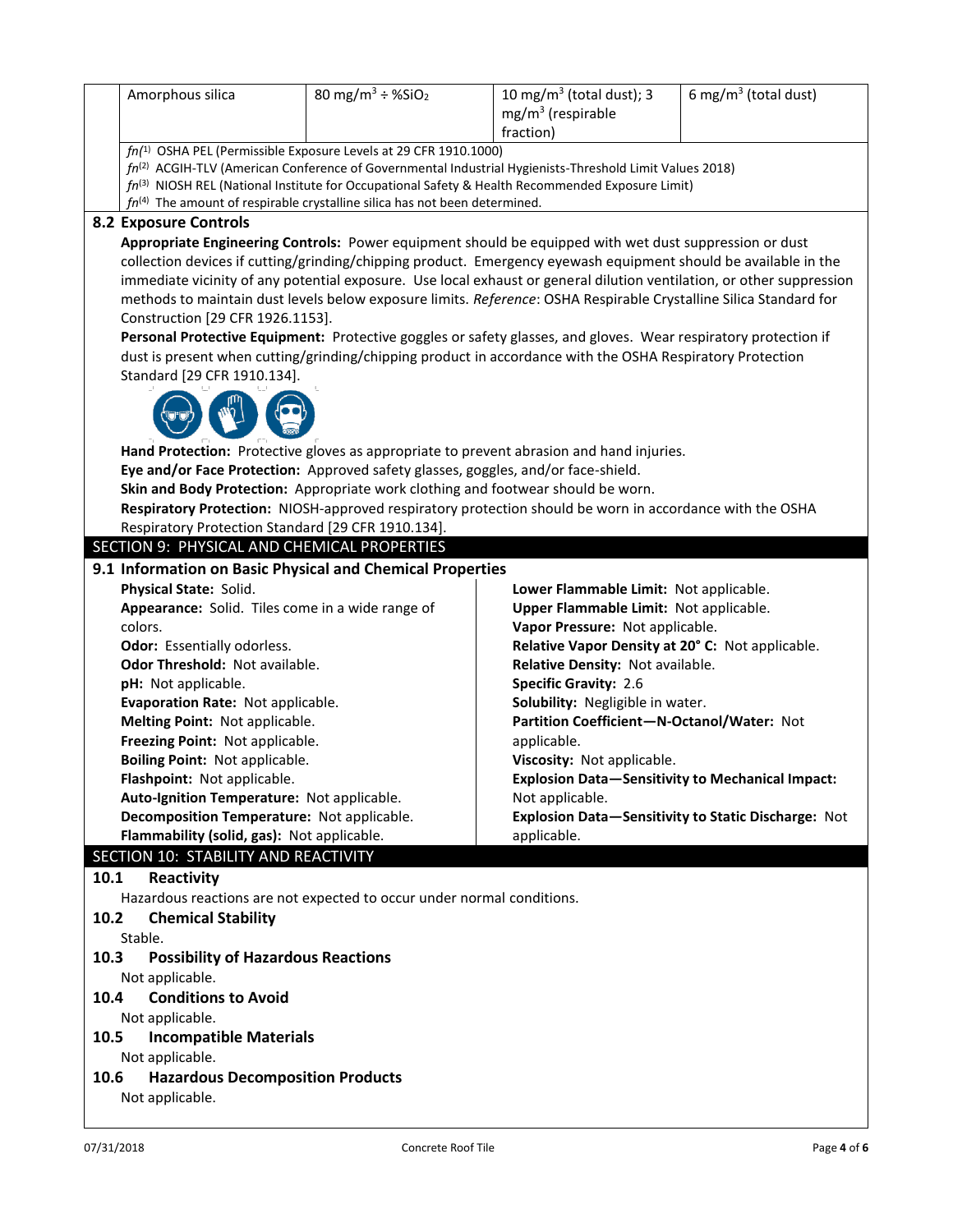## SECTION 11: TOXCOLOGICAL INFORMATION **11.1 Likely Routes of Exposure Skin Contact:** Product is abrasive and may irritate unprotected skin. **Eye Contact:** When product is shaped or cut, chips or dust may enter unprotected eyes and cause injury or irritation. **Inhalation:** When product is shaped or cut, respirable dust may be generated that, when inhaled, can cause respiratory system irritation. Prolonged or repeated inhalation exposure may cause chronic illness. **Ingestion:** Not expected to be an exposure route of concern. **11.2 Symptoms Related to Physical, Chemical, and Toxicological Characteristics Immediate Effects:** Irritation of skin, eyes, and respiratory tract due to abrasion or dust inhalation will produce immediate discomfort, and first aid provided. **Delayed and Chronic Effects:** Inhalation of dust on a prolonged or repeated basis may result in chronic lung disease or silicosis and may also result in lung cancers. **11.3 Numerical Measures of Toxicity** The acute and chronic effects of exposure to this product's dust have not been quantified. **11.4 Carcinogenicity** The ingredient quartz, also known as crystalline silica, has been determined to be carcinogenic by the International Agency for Research on Cancer (IARC) and the National Toxicology Program (NTP). SECTION 12: ECOLOGICAL INFORMATION **12.1 Toxicity** No additional information available. **12.2 Persistence and Degradability** Not available. **12.3 Bioaccumulative Potential** Not available. **12.4 Mobility in Soil** Not available. **12.5 Other Adverse Effects** Not available. SECTION 13: DISPOSAL CONSIDERATIONS **13.1 Waste Treatment Methods Waste Disposal Recommendations:** Scrap material should be re-used or recycled. Waste is not a hazardous waste as defined by the Resource Conservation and Recovery Act (RCRA) (40 CFR 261). Dispose of waste material in accordance with all local, regional, national, provincial, territorial, and international regulations. SECTION 14: TRANSPORT INFORMATION **14.1 In Accordance with DOT** Not regulated for transport. **14.2 In Accordance with IMDG** Not regulated for transport. **14.3 In Accordance with IATA** Not regulated for transport. **14.4 In Accordance with TDG** Not regulated for transport. SECTION 15: REGULATORY INFORMATION **15.1 U.S. Federal Regulations SARA Section 311/312 Hazard Classes** Exempt article [40 CFR 370.13(b)]. **SARA Section 313 Emission Reporting** This product may contain constituents listed under SARA (Title III) Section 313, but not in amounts requiring supplier notification under 40 CFR Part 372, Subpart C. **TSCA Inventory** All constituents are included on the Toxic Substances Control Act Chemical Inventory (40 CFR 720).